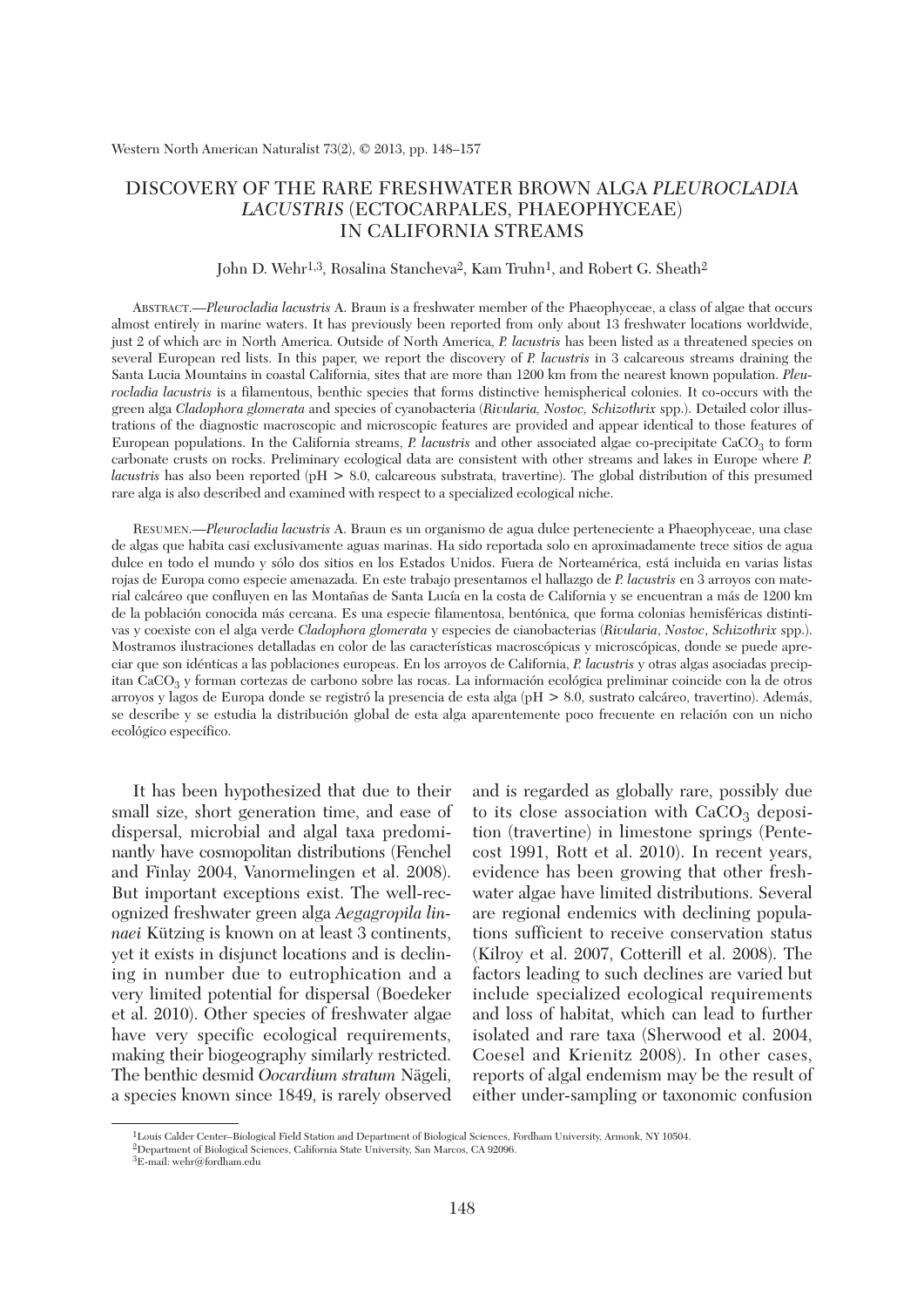

Fig. 1. Location of 3 stream populations of *Pleurocladia lacustris* (solid circles), with map of study area in west central California (inset).

(Whitford 1983, Vanormelingen et al. 2008). The discovery of new populations of a presumed rare algal species may help to inform this discussion.

The Phaeophyceae is a large and diverse class of algae with roughly 270 genera and upwards of 2000 taxa, of which more than 99% occur in marine waters (Wehr 2003). They range in size from microscopic filaments to large kelps that form huge underwater forests. The freshwater members of this class are modest in size, ranging from small filamentous tufts to pseudoparenchymatous crusts (united prostrate filaments), which may form macroscopically recognizable forms in streams and rivers (Kusel-Fetzmann 1996). Few freshwater species are commonly observed. The crust-forming *Heribaudiella fluviatilis* (Areschoug) Svedelius is the most widely recognized species, with a few hundred populations identified from many countries, although thus far only in the northern hemisphere (Wehr 2003). One of the lesserknown freshwater representatives is *Pleurocladia lacustris* A. Braun, a filamentous species described more than 150 years ago (Braun 1855), yet observed only from few locations. Interestingly, *P. lacustris* has been reported from widely separated calcareous freshwater environments (lakes and streams) and also several intermittently marine or brackish locations (Eloranta et al. 2011). Some freshwater populations have apparently been extirpated due to habitat degradation and urbanization (Sukopp 2003, Täuscher 2011, Wehr 2011), causing some European countries to list this species on their conservation red lists (Sie mińska 2006, Täuscher 2010). In this paper, we report the recent discovery of *P. lacustris* in 3 streams in California. These streams constitute the fourth location for North America (third freshwater location), more than 1200 km from the nearest known population. We also examine the distribution of this species globally and discuss the presumed rarity of its occurrence (e.g., Siemińska 2006, Täuscher 2011).

### STUDY AREA

The study was conducted along the Big Sur coast in central California (Fig. 1). A previous collection of periphyton taken from a stream in this area on 23 June 2010 by the Surface Water Ambient Monitoring Program (SWAMP) of the California State Water Resources Control Board included material that was thought to be *P. lacustris.* In the present study, we surveyed 12 streams that drain the Santa Lucia Mountains between Pfeiffer Big Sur State Park and San Simeon, California. Most are first- or second-order streams and typically have very steep gradients with a calcareous geology (Hen son and Usner 1993);  $CaCO<sub>3</sub>$  precipitation and travertine formation are apparent at many locations. The region has a cool-Mediterranean climate, and riparian vegetation is composed mainly of white alder (*Alnus rhombifolia*), bigleaf maple (*Acer macrophyllum*), arroyo willow (*Salix laseolepis*), black cottonwood (*Populus trichocarpa*), California bay (*Umbellularia californica*), and in some locations, coast redwood (*Sequoia sempervirens*). The streambed at most sites had variable canopy cover, with areas ranging from open sun to heavy shade. Further details of the physical conditions of these streams are described by Rundio (2009).

#### **METHODS**

Stream sites were accessed from along a 40-km stretch of California State Route 1, north from Cambria, California, 12–14 March 2012. All sampling reaches were located at least 150 m upstream of any marine water. We collected algae by using knives and razor blades to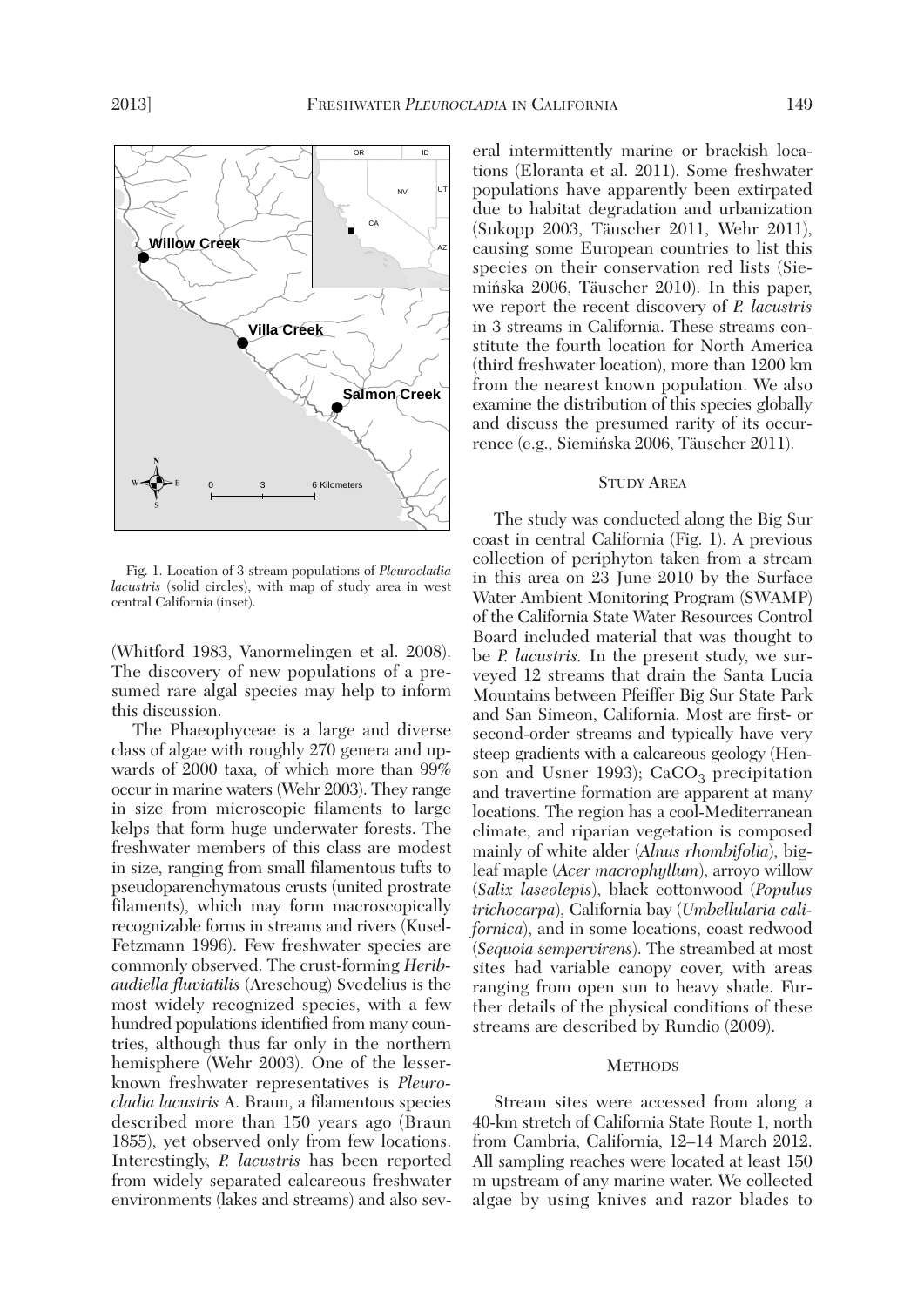| Salmon Creek  | Willow Creek   | Villa Creek   |
|---------------|----------------|---------------|
| 35°48'56.80"  | 35°53'37.23"   | 35°50'59.24"  |
| 121°21′31.82″ | 121°27'40.71'' | 121°24'28.23" |
| 12 Mar 2012   | 12 Mar 2012    | 13 Mar 2012   |
| 9.3           | 11.4           | 10.9          |
| 8.22          | 8.45           | 8.50          |
| 220.9         | 253.2          | 271.2         |
|               |                |               |

TABLE 1. Locations and ecological conditions of California streams from which *Pleurocladia lacustris* was collected in 2012.

sample rocks, and we inspected the material with a Swift FM-31 field microscope. At sites where *P. lacustris* was present, samples were collected into bags or tubes (at least 10 replicates per site) and separated for future use in microphotography, lab cultures, DNA extraction, and preserved samples. Live material was placed in sterile, 120-mL Whirl-Pak® bags and stored on ice. Water temperature and specific conductance were measured in situ by using a YSI EC300 meter, and pH was measured by using a YSI pH10A meter. A portable laboratory microscope (Nikon 50i with LED illumination) was later used after each sampling day to confirm identifications conducted in the field.

Samples were shipped overnight to our laboratories for further observations and microphotography. In the laboratory, live algal samples were prepared for wet-mount microscopy by using sterile probes to separate colonies prior to observation. Occasionally, dilute acid (1% HCl) was added to heavily calcified colonies to improve clarity. Specimens were observed using a Nikon Eclipse E600 microscope with Nomarski (DIC) optics (200X, 400X, and 1000X total magnification), photographed using a Nikon DS-Fi1 digital camera, and processed and measured using NIS-Elements software. Identifications were based on Kusel-Fetzmann (1996), Wehr (2003), and Eloranta et al. (2011). Georeferenced voucher specimens were submitted to the William and Lynda Steere Herbarium at the New York Botanical Garden (NYBG), and DNA samples were stored frozen (–40 °C) at the NYBG Molecular Systematics Laboratory for a later study. Small portions of live material were placed in algal growth media and maintained at Fordham University and the NYBG.

Past records of *Pleurocladia lacustris* were collected from published literature, personal communications with authors, and herbarium records. Where precise georeferenced records were not available, latitude and longitude values for the names or nearest water body were used. Geographic data for all populations were compiled and mapped using ArcGIS v. 10.

#### **RESULTS**

Of 7 streams sampled, we located 3 that contained populations of *Pleurocladia lacustris* (Table 1)*.* Water at all sites was alkaline (pH >8.0) and had moderate specific conductance (average  $\sim$ 250  $\mu$ S · cm<sup>-1</sup>). When present, this alga was among the most common and macroscopically recognizable species in the stream. Along with *Pleurocladia,* the filamentous green alga *Cladophora glomerata* and colonial cyanobacteria *Nostoc, Rivularia,* and *Schizothrix* species were also common. Macroscopically, the morphology of *Pleurocladia* appeared to have 2 distinct forms: small irregular, flat brown spots on rocks (Fig 2A) and brown to tan-colored hemispherical tufts (Fig. 2B). Both forms occurred in running water, but the hemispherical form was more common in lowcurrent microhabitats, whereas the spreading (flat-form) was more common in riffles. In the field, colonies of both forms ranged in size from about 1 to 5 mm in diameter and appeared dark brown or reddish brown in color. Where colonies were heavily calcified, they appeared light tan in color. Those that produced large quantities of elongate hyaline hairs (narrow, unpigmented filaments), grayish mats, or tufts were also apparent.

Microscopically, basal filaments were all uniaxial and ranged in diameter from 12 to 20  $\mu$ m, whereas upright filaments were 9–14  $\mu$ m wide (Figs. 2C–D). Branching frequency was irregular, although filaments in larger cushion-like colonies tended to be more elongate and have fewer side branches. In smaller or younger colonies, the typical comb-like appearance was common. In both forms, cells in the main axes ranged from 10 to  $35 \mu m$  in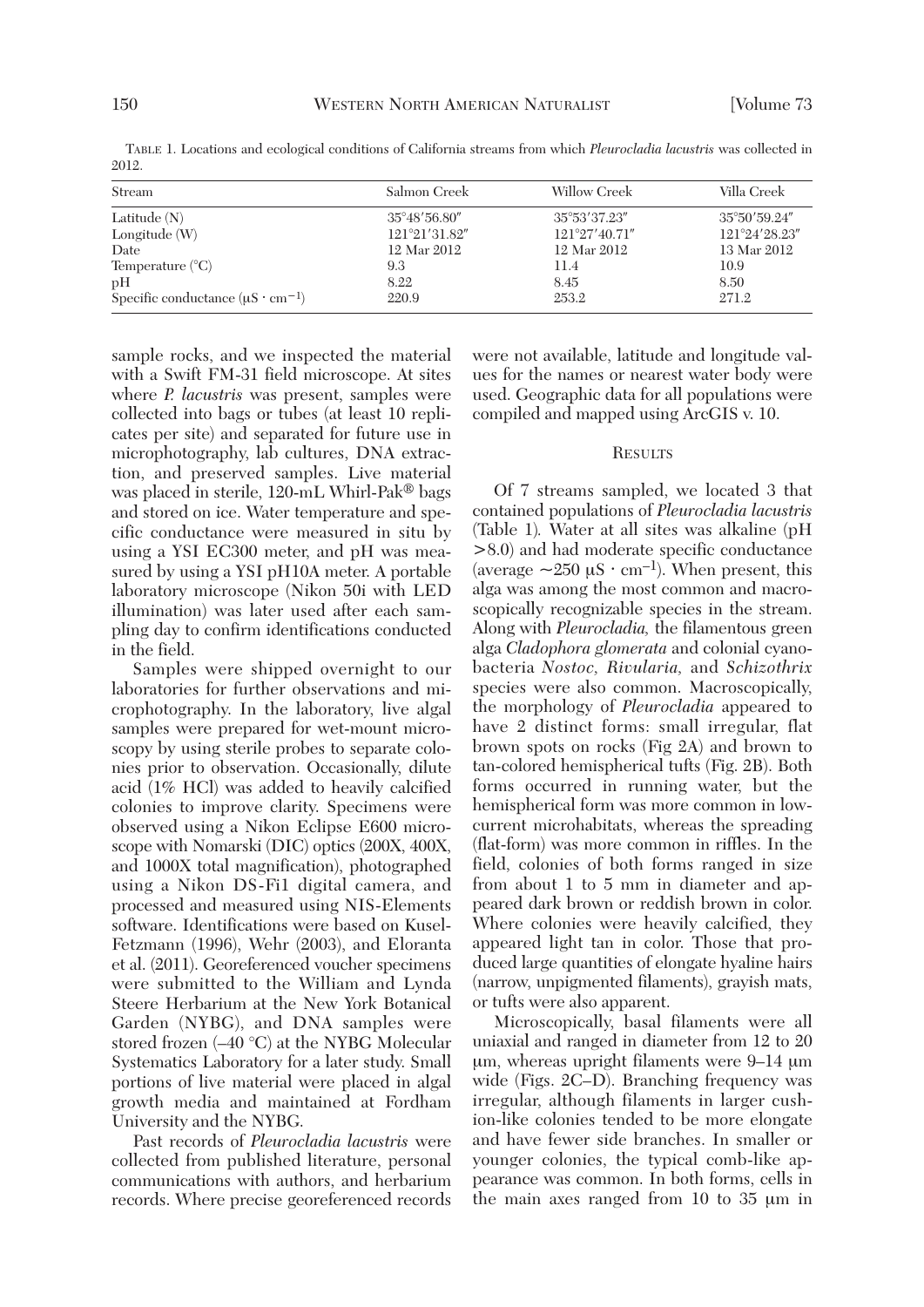

Fig. 2. Morphology of field populations of *Pleurocladia lacustris* from California streams: **A,** macroscopic appearance of dark brown, spreading (flat-form) colonies on rocks; **B,** macroscopic appearance of cushion-forming colonies (grayish material is a network of elongate hyaline cells); **C,** microscopic appearance of cushion-forming colonies with terminal hyaline cells (arrows); **D**, microscopic appearance of spreading colonies, with unilocular sporangia (arrows) and CaCO<sub>3</sub> encrusting the colony base (brackets); **E,** detail of filaments with single parietal chloroplast and numerous oil bodies; **F,** detail of unilocular sporangium (left) on lateral side branch.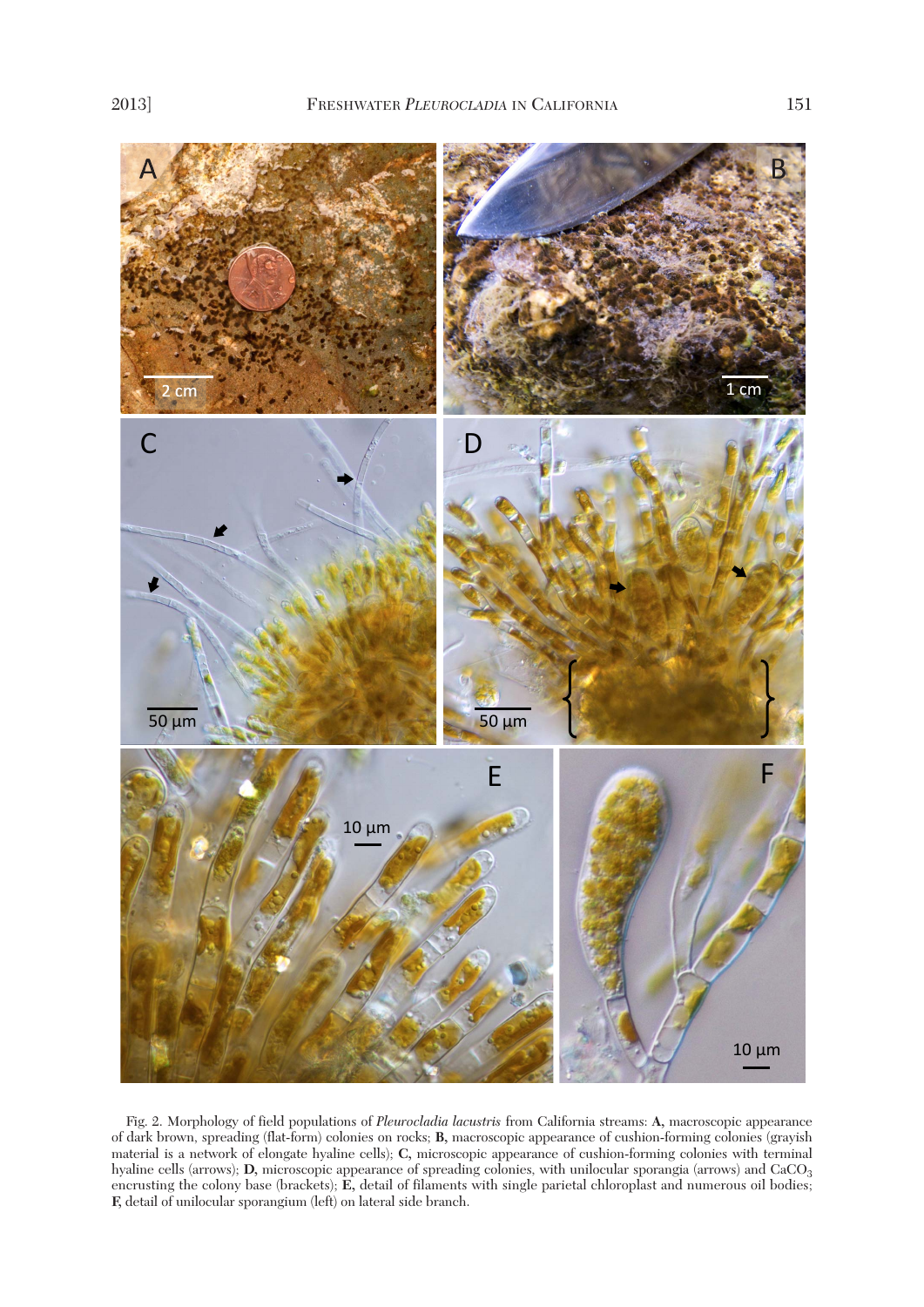

Fig. 3. Geographic locations of all known populations of *Pleurocladia lacustris* (solid circles). Details of individual sites, including designations of freshwater, brackish, and marine locations, are given in the Appendix.

length. Chloroplasts were single and parietal, usually filling one-half to three-quarters of the cell diameter (Fig. 2E). In older cells, some chloroplasts appeared twisted or lobed. Numerous spherical bodies, assumed to be oil droplets, were scattered throughout the cells. When present, terminal hyaline hair cells (Fig. 2C) often would exceed 200 µm in length. Macroscopically, some appeared to extend more than 1 mm. Large, ovoid, or clavate unilocular sporangia (20–40  $\times$  30–85 µm) were frequently formed on short side branches (Fig. 2F). Pluri locular sporangia were not observed.

Following the discoveries in California, the global distribution of *Pleurocladia lacustris* now includes 8 countries, and 4 locations in North America, totaling 27 separate freshwater stream or lake sites. Most sites are concentrated in western and northern Europe (Fig. 3, Appendix), and many of these are located in eastern Sweden, including several rivers in the eastern Uppland province north of Stockholm and various standing waters in the Öregrund Archipelago area (Israelsson 1938, Waern 1952). Ecological information from these re ports is spotty, but many researchers comment on the calcareous nature of *P. lacustris.* Of all the freshwater populations currently known, the California sites are nearest to a population in the Green River, Utah, downstream of Flaming Gorge Dam (Ekenstam et al. 1996, Wehr 2003). These 2 locations are more than

1200 km apart, but the macroscopic morphology of the 2 populations is indistinguishable in terms of cell dimensions, branching pattern, and sporangia. Both occur in calcareous riverine habitats and commonly have  $CaCO<sub>3</sub>$  encrusting at the base of the colonies (Fig. 2D). One recent collection has also been made from a deep limestone pool in South Australia (deposited in the National Herbarium of New South Wales; listed as *Pleurocladia* sp. nov. but without verification; #NSW 486949), a site which is  $\sim$ 13,000 km from the California populations and  $\sim$ 15,000 km from the nearest freshwater population in Europe.

#### **DISCUSSION**

The evidence for the existence of rare species of freshwater algae and other protists has been regarded somewhat skeptically by some researchers (Whitford 1983, Fenchel and Finlay 2004). Reports of restricted distributions in freshwater algae may simply be the result of undersampling (Foissner 2008). Some species are seasonally ephemeral and missed by spot sampling. Others have cryptic life stages that routine surveys may miss. However, studies of freshwater algae in North America have spanned more than 150 years, and certain species are still rarely seen. Evidence from multiple studies in Europe suggest that there are rare, threatened, and endangered species of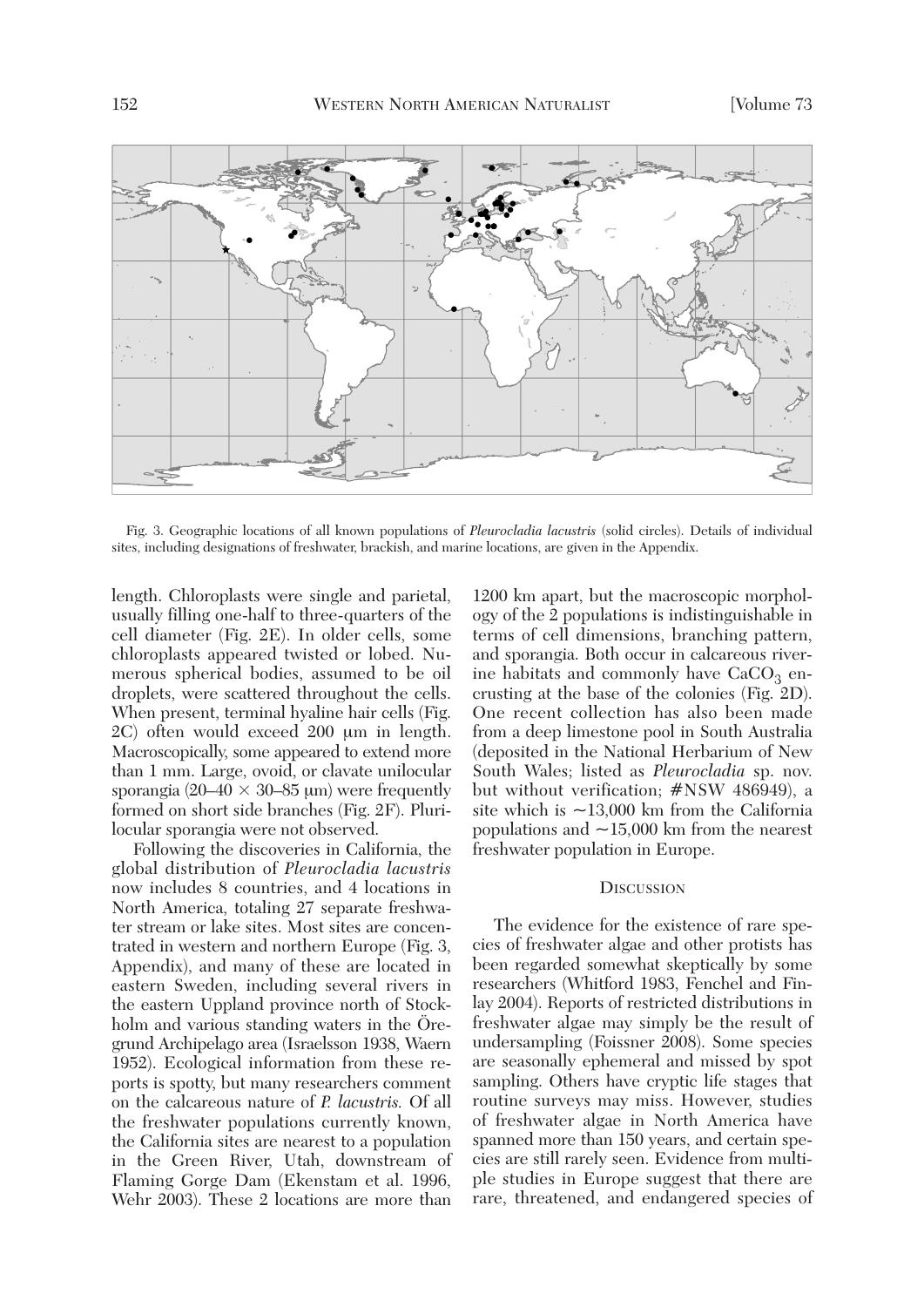algae that require conservation efforts (Brodie et al. 2007, Cotterill et al. 2008, Ros et al. 2009). This idea has been raised specifically for *Pleurocladia lacustris* in the United Kingdom, where the only known habitats have been altered through nutrient pollution (Brodie et al. 2007) and the species may have been regionally extirpated (Wehr 2011). Similarly, Friedrich et al. (1984) documented that all 4 species of freshwater brown algae known from Germany are listed as endangered to different degrees. This includes the population of *Pleurocladia lacustris* from its type location in Germany, where it was first described by Braun in 1855 and where it is now listed as threatened with local extinction (Geissler 1988). As of this date, it is not known if this important population still exists.

The ecological data for *P. lacustris* assembled so far indicate that the species is re stricted to fairly nutrient-rich, alkaline, calcareous environments (Israelsson 1938, Waern 1952, Kusel-Fetzmann 1996) and that it is absent from softwater or humic-stained systems (Kann 1940, Eloranta et al. 2011). A single sample in June 2010 taken from one of our sites (Salmon Creek) by the Surface Water Ambient Monitoring Program of the California State Water Resources Control Board indicated moderately high specific conductance  $(372 \mu S \cdot cm^{-1})$ , very low TDP  $(9.5 \mu g \cdot L^{-1})$ , TDN 63.6  $\mu$ g ⋅ L<sup>-1</sup>, and alkaline pH (8.5) but clearly nonsaline. These data collectively indicate that the alga occurs in systems with pH  $>7.5$  and specific conductivity  $>200 \text{ }\mu\text{S}$ . cm–1. No extensive analyses of water chemistry requirements exist yet for this species. However, preliminary lab experiments suggest that *P. lacustris* may tolerate a wide range of phosphorus conditions through the production of hyaline hairs (Wehr 2003). Hyaline hairs in other species have been documented to utilize organic-P sources (Gibson and Whitton 1987). *Pleurocladia lacus tris* has been collected from small ponds to very large lakes (e.g., Klebahn 1895, Kirkby et al. 1972, Kahlert et al. 2002, Young et al. 2010), as well as from streams and rivers (Ekenstam et al. 1996, Kusel-Fetzmann 1996, this study).

Interestingly, in addition to occurring in a number of fully freshwater systems, *P. lacustris* has been reported from brackish environments, often in areas where limestone is present (Waern 1952, Wilce 1966, Konan-Brou and Guiral 1994, Aysel et al. 2008). The specific conductance data from the 3 California sites  $(220-270 \mu S \cdot cm^{-1})$  indicate that these populations have little or no marine influence. The species is strictly benthic in habit but grows on a variety of substrata, with several reports of occurrence on stones (Kann 1993, Kusel-Fetzmann 1996, Kahlert et al. 2002), as an epiphyte on higher plants or other algae (Kirkby et al. 1972, Szymanska and Zakrys 1990, Young et al. 2010), and even as an endophyte in a few instances (Waern 1952). Kann and Tschamler (1976) demonstrated that the alga also colonizes artificial substrata (plastic and glass slides) in suitable habitats. Given these ecological limitations, this species may be geographically limited by a restriction to calcareous habitats.

*Pleurocladia lacustris* was the first freshwater species of brown algae described; yet it is an enigma with regard to its ecological requirements and geographic distribution. With freshwater and brackish water populations, and relatively few known locations, the discovery of new populations is noteworthy. Further biodiversity surveys may clarify the extent to which *P. lacustris* may be a rare species. But, given its widespread locations separated by long distances, 4 broad questions emerge: (1) Is *"Pleurocladia lacustris,*" as re ported, one species or several? It may be that while its morphological characteristics are highly consistent among populations, isolation and divergence may have resulted in several cryptic species, as demonstrated in other freshwater and marine taxa (Casamatta et al. 2003, Saunders 2008). Future genetic analyses will shed light on this question. (2) If its distribution is restricted, is *P. lacustris* limited by its ecological requirements or perhaps by dispersal? Field data suggest that this species prefers calcareous conditions, but detailed experiments are needed to confirm either factor as a cause of its ecological and geographic restriction (e.g., Telford et al. 2006, Boedeker et al. 2010). (3) Is *P. lacustris* a rare species or ecologically restricted? Though habitat destruction has reduced its distribution in some areas, *P. lacustris* could still be undersampled or missed in biodiversity surveys. New surveys can employ molecular methods, such as genome shotgun sequencing and DNA barcoding, to reveal hidden biological diversity and the presence of underreported taxa (e.g.,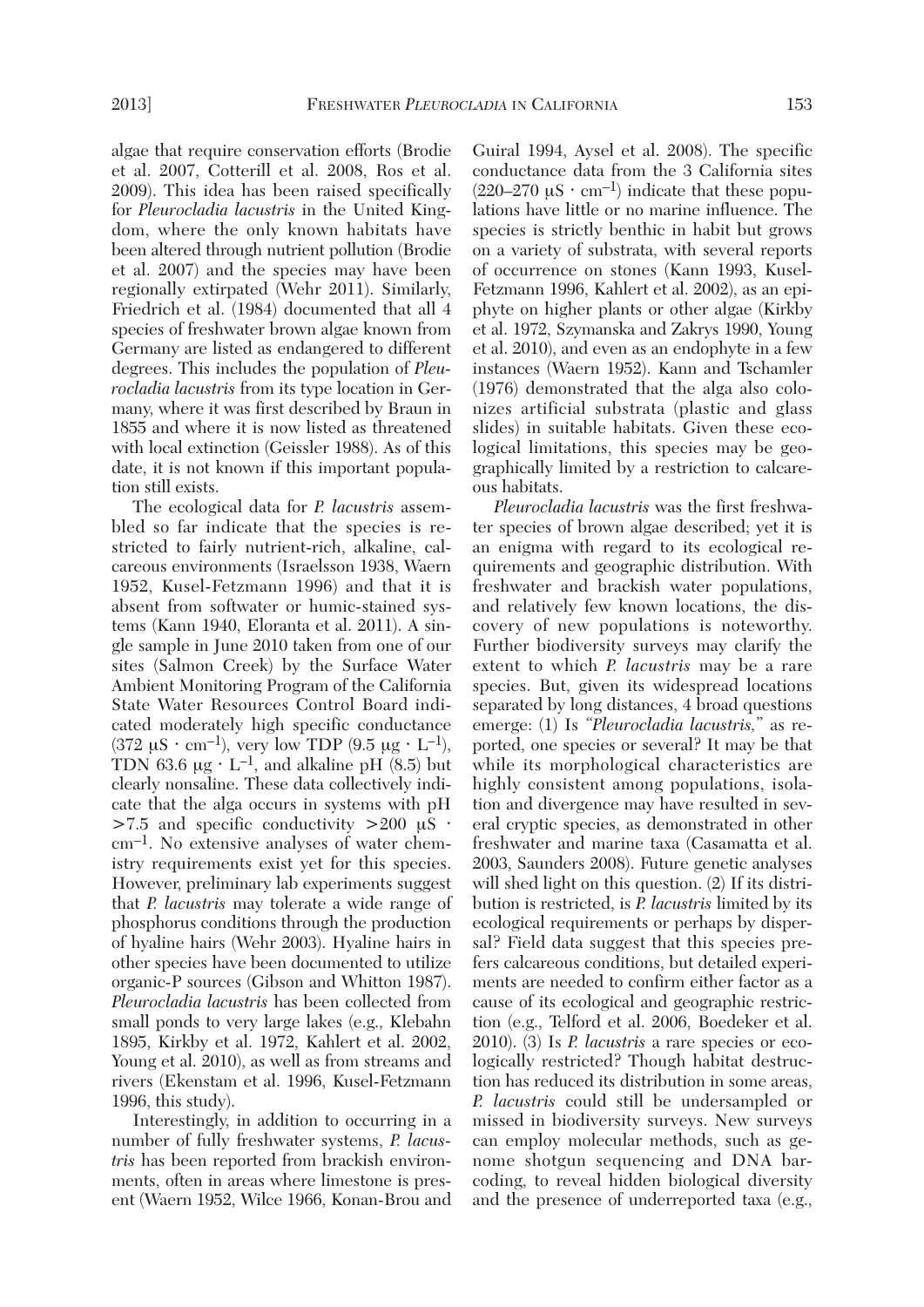Eisen 2007). (4) What is the relationship between freshwater and brackish (intermittently marine) populations of *P. lacustris,* both in terms of ecological adaptations and evolution? Laboratory studies can elucidate the ability of near-coastal and inland populations to adapt to a range of salinities (e.g., Dittami et al. 2012), whereas population genetics studies may explain the evolutionary route this species may have taken from marine to freshwater habitats (e.g., Müller et al. 1998).

#### ACKNOWLEDGMENTS

We thank the Surface Water Ambient Monitoring Program (SWAMP)–California State Wa ter Resources Control Board for providing the initial periphyton sample containing *Pleurocladia.* We also thank Christina Vanderwerken for her enthusiastic and capable assistance with fieldwork, as well as Professor Robert Wilce (University of Massachusetts) for advice on the biology and distribution of *Pleurocladia*. JDW was supported in part by a Faculty Research Grant from Fordham University. RGS and RS were supported by the California State Water Resources Control Board–SWAMP.

#### LITERATURE CITED

- AYSEL, V., H. ERDUĞAN, B. DURAL, AND E.S. OKUDAN. 2008. A survey of marine algae and seagrasses of ˙Istanbul, (Turkey). Journal of the Black Sea/Mediterranean Environment 14:129–144.
- BOEDEKER, C., A. EGGERT, A. IMMERS, AND I. WAKANA. 2010. Biogeography of *Aegagropila linnaei* (Clado phorophyceae, Chlorophyta): a widespread freshwater alga with low effective dispersal potential shows a glacial imprint in its distribution. Journal of Biogeography 37:1491–1503.
- BRAUN, A. 1855. Algarum unicellularium genera nova et minus cognita praemissis observationibus de algis unicellularibus in genere. Leipzig, Germany. [1]–114 pp., 6 plates.
- BRODIE, J., D.M. JOHN, I. TITTLEY, M.J. HOLMES, AND D.B. WILLIAMSON. 2007. Important plant areas for algae: a provisional review of sites and areas of im portance for algae in the United Kingdom. Plantlife International, Salisbury, United Kingdom.
- CASAMATTA, D.A., M.L. VIS, AND R.G. SHEATH. 2003. Cryp tic species in cyanobacterial systematics: a case study of *Phormidium retzii* (Oscillatoriales) using RAPD molecular markers and 16S rDNA sequence data. Aquatic Botany 77:295–309.
- COESEL, P.F.M., AND L. KRIENITZ. 2008. Diversity and geographic distribution of desmids and other coccoid green algae. Biodiversity Conservation 17:381–392
- COTTERILL, F.B.D., K. AL-RASHEID, AND W. FOISSNER. 2008. Conservation of protists: is it needed at all? Biodiversity Conservation 17:427–443.
- DITTAMI, S.M., A. GRAVOT, S. GOULITQUER, S. ROUSVOAL, A.F. PETERS, A. BOUCHEREAU, C. BOYEN, AND T. TONON. 2012. Towards deciphering dynamic changes and evolutionary mechanisms involved in the adaptation to low salinities in *Ectocarpus* (brown algae). The Plant Journal 71:366–377.
- EISEN, J.A. 2007. Environmental genome shotgun sequencing: its potential and challenges for studying the hidden world of microbes. PLoS Biology 82:384–388.
- EKENSTAM, D., E.G. BOZNIAK, AND M.R. SOMMERFELD. 1996. Freshwater *Pleurocladia* (Phaeophyta) in North America. Journal of Phycology Supplement 32:15.
- ELORANTA, P., J. KWANDRANS, AND E. KUSEL-FETZMANN. 2011. Rhodophyceae and Phaeophyceae. *In:* Süßwasserflora von Mitteleuropa, Band 7 [Freshwater flora of Central Europe, Volume 7]. Spectrum Aka demischer Verlag, Heidelberg, Germany.
- FENCHEL, T., AND B.J. FINLAY. 2004. The ubiquity of small species: patterns of local and global diversity. Bio-Science 54:777–784.
- FOISSNER, W. 2008. Protist diversity and distribution: some basic considerations. Biodiversity Conservation 17:235–242.
- FRIEDRICH, C., U. GEISSLER, AND J. GERLOFF. 1984. Vonläufige Liste der Braun- und Rotalgen des Süßwassers (Phaeophyceae rind Rhodophyceae). Pages 187–189 *in* J. Blab, B. Nowak, W. Trautmann, and H. Sukopp, editors, Rote Lute der gefährdeten Tiere und Pflanzen in der Bundesrepublik Deutschland. Kilda, Greven.
- GEISSLER, U. 1988. Some changes in the flora and vegetation of algae in freshwater environments. Helgoländer Meeresuntersuchungen 42:637–643.
- GIBSON, M.T., AND B.A. WHITTON. 1987. Hairs, phosphatase activity and environmental chemistry in *Stigeoclonium, Chaetophora* and *Draparnaldia* (Chae tophorales). British Phycological Journal 22:11–22.
- HENSON, P., AND D.J. USNER. 1993. The natural history of Big Sur. University of California Press, Berkeley, CA.
- ISRAELSSON, G. 1938. Uber die Süsswasserphaeophyceen Schwedens. Botanisk Notiser 1938:113–128.
- KAHLERT, M., A.T. HASSELROT, H. HILLEBRAND, AND K. PET-TERSON. 2002. Spatial and temporal variation in the biomass and nutrient status of epilithic algae in Lake Erken, Sweden. Freshwater Biology 47:1191–1215.
- KANN, E. 1940. Ökologische Untersuchungen an Lito ralalgen ostholsteinischer Seen. Archiv für Hydrobiologie 37:177–269.
- KANN, E. 1993. Der littorale Algaenaufwuchs in See Er ken und in seinem Abfluss (Uppland, Schweden). Algological Studies 69:91–112.
- KANN, E., AND H. TSCHAMLER. 1976. Algenaufwuchs unter natürlichen Bedingungen auf Kunststoffen. Chemie Kunststoff Aktuell 1976:63–71.
- KILROY, C., B.J.F. BIGGS, AND W. VYVERMAN. 2007. Rules for macroorganisms applied to microorganisms: patterns of endemism in benthic freshwater diatoms. Oikos 116:550–564.
- KIRKBY, S.M., D.J. HIBBERD, AND B.A. WHITTON. 1972. *Pleurocladia lacustris* A. Braun (Phaeophyta)—a new British record. Vasculum 57:51–56.
- KLEBAHN, H. 1895. Beobachtungen über *Pleurocladia lacustris* A. Br. Berichte der Deutschen Botanischen Gesellschaft 13:93–106.
- KONAN-BROU, A.A., AND D. GUIRAL. 1994. Available algal biomass in tropical brackish water artificial habitats. Aquaculture 119:175–190.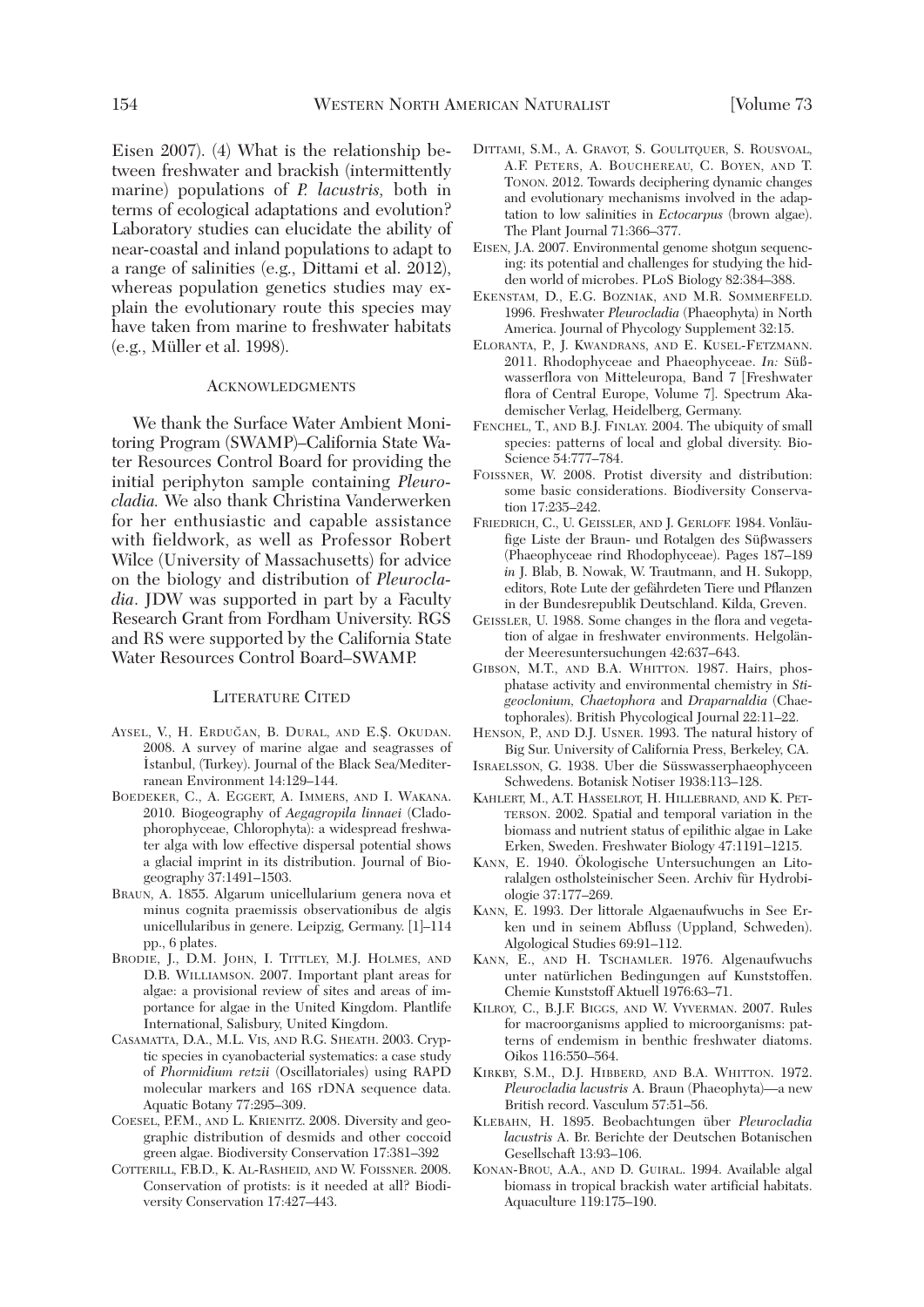- KUSEL-FETZMAN, E.L. 1996. New records of freshwater Phaeophyceae from lower Austria. Nova Hedwigia 62:79–89.
- MÜLLER, K.M., R.G. SHEATH, M.L. VIS, T.J. CREASE, AND K.M. COLE. 1998. Biogeography and systematics of *Bangia* (Bangiales, Rhodophyta) based on the rubisco spacer, rbcL gene and 18S rRNA gene sequences and morphometric analyses. 1. North America. Phycologia 37:195–207.
- PENTECOST, A. 1991. A new and interesting site for the calcite-encrusted desmid *Oocardium stratum* Naeg. in the British Isles. British Phycological Journal 26: 297–301.
- ROS, M.D., J.P. MARÍN-MURCIA, AND M. ABOAL. 2009. Biodiversity of diatom assemblages in a Mediterranean semiarid stream: implications for conservation. Marine and Freshwater Research 60:14–24.
- ROTT, E., A. HOLZINGER, D. GESIERICH, W. KOFLER, AND D. SANDERS. 2010. Cell morphology, ultrastructure, and calcification pattern of *Oocardium stratum,* a peculiar lotic desmid. Protoplasma 243:39–50.
- RUNDIO, D.E. 2009. Community–habitat relationships in coastal streams in Big Sur, California, USA: travertine influences macroinvertebrate abundance and community structure. Hydrobiologia 620:91–108.
- SAUNDERS, G.W. 2008. A DNA barcode examination of the red algal family Dumontiaceae in Canadian waters reveals substantial cryptic species diversity. 1. The foliose *Dilsea–Neodilsea* complex and *Weeksia.* Botany 86:773–789.
- SHERWOOD, A.R., M.L. VIS, AND R.G. SHEATH. 2004. Phenology and phylogenetic positioning of the Hawaiian endemic freshwater alga, *Batrachospermum spermatiophorum* (Rhodophyta, Batrachospermales). Phycological Research 52:193–203.
- SIEMIN´SKA, J. 2006. Red list of the algae in Poland. *In:* Z. Mirek, K. Zarzycki, W. Wojewoda, and Z. Szeląg, editors, Red list of plants and fungi in Poland. W. Szafer Institute of Botany PAS, Kraków, Poland.
- SUKOPP, H. 2003. Flora and vegetation reflecting the urban history of Berlin. Zeitschrift der Gesellschaft für Erdkunde 134:295–316
- SZYMANSKA, H., AND B. ZAKRYS. 1990. New phycological records from Poland. Algological Studies 60:25–32.
- TÄUSCHER, L. 2010. Prodromus einer Roten Liste der Cyanobakterien/Blaualgen, Rot-, Gelbgrün-, Braun-

und Grünalgen des Landes Brandenburg—Ergebnisse eines bibliographischen Überblicks zur Algen-Besiedlung. Deutsche Gesellschaft für Limnologie (DGL)-Erw. Zus.fass. der Jahrestagung 2009 (Oldenburg) : 511–515.

- \_\_\_\_\_\_. 2011. Checklisten und Gefährdungsgrade der Algen des Landes Brandenburg I. Einleitender Überblick, Checklisten und Gefährdungsgrade der Cyanobacteria/Cyanophyta, Rhodophyta und Phaeophyceae/Fucophyceae. Verhandlungen des Botanischen Vereins von Berlin und Brandenburg 144: 177–192
- TELFORD, R.J., V. VANDVIK, AND H.J.B. BIRKS. 2006. How many freshwater diatoms are pH specialists? A response to Pither & Aarssen (2005). Ecology Letters 9:E1–E5.
- VANORMELINGEN, P., E. VERLEYEN, AND W. VYVERMAN. 2008. The diversity and distribution of diatoms: from cosmopolitanism to narrow endemism. Biodiversity Conservation 17:393–405.
- WAERN, M. 1952. Rocky-shore algae in the Öregund Archipelago. Acta Phytogeographica Suecica 30:1–298.
- WEHR, J.D. 2003. Brown algae. Pages 757–773 *in* J.D. Wehr and R.G. Sheath, editors, Freshwater algae of North America: ecology and classification. Academic Press, San Diego, CA.
- \_\_\_\_\_\_. 2011. Phylum Phaeophyta (brown algae). *In:* D. John, A.J. Brook, and B.A. Whitton, editors, Freshwater algal flora of the British Isles. 2nd edition. Cambridge University Press, Cambridge, United Kingdom.
- WHITFORD, L.A. 1983. On rare fresh-water algae. Transactions of the American Microscopical Society 102: 401–403.
- WILCE, R.T. 1966. *Pleurocladia* in Arctic North America. Journal of Phycology 2:57–66.
- YOUNG, E.B., R.C. TUCKER, AND L.A. PANSCH. 2010. Alkaline phosphatase in freshwater *Cladophora*-epiphyte assemblages: regulation in response to phosphorus supply and localization. Journal of Phycology 46: 93–101.

*Received 11 June 2012 Accepted 29 March 2013*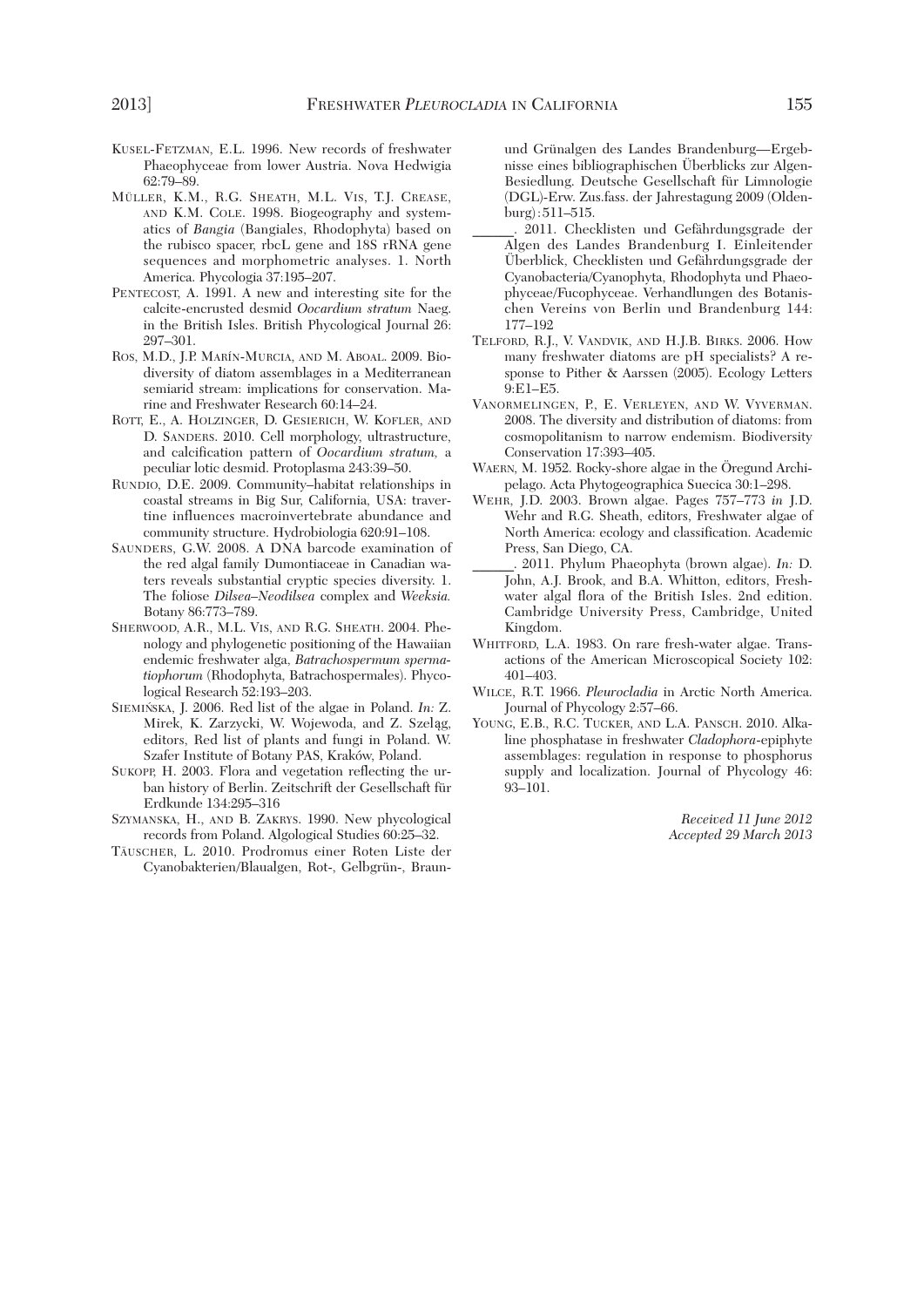| j                                                             | ί<br>j                                    |
|---------------------------------------------------------------|-------------------------------------------|
|                                                               | j                                         |
|                                                               | ֓֕֕֜֡֜֜                                   |
|                                                               |                                           |
|                                                               |                                           |
|                                                               | aca<br>ׇ֚֘֝֬<br>j                         |
| 5                                                             | r                                         |
|                                                               |                                           |
|                                                               | $\mathsf{I}$                              |
|                                                               | Ģ<br>ł                                    |
|                                                               |                                           |
|                                                               | $\frac{1}{2}$                             |
| j                                                             |                                           |
|                                                               | j                                         |
|                                                               | j<br>í                                    |
| Ç                                                             | ׇ֚֬֡                                      |
| i                                                             | j                                         |
| į<br>J                                                        |                                           |
| j<br>l                                                        | ļ                                         |
| î<br>j                                                        |                                           |
| j<br>l                                                        | ֖֖֖֧ׅ֧֚֚֚֚֚֚֚֚֚֚֚֚֚֚֚֚֚֚֚֚֚֚֚֚֚֚֚֚֚֚֡֝֝֓֞ |
| i                                                             |                                           |
|                                                               |                                           |
|                                                               | ı                                         |
| į                                                             |                                           |
|                                                               | ä                                         |
|                                                               | ì                                         |
| ı                                                             | Ï                                         |
| ì                                                             |                                           |
|                                                               | d<br>l                                    |
| ٤                                                             | ì<br>Ĭ                                    |
|                                                               |                                           |
| ï<br>j                                                        |                                           |
| j<br>₹                                                        |                                           |
| j                                                             |                                           |
| I                                                             |                                           |
|                                                               | j<br>ł                                    |
|                                                               | ì                                         |
|                                                               |                                           |
| ã<br>ì                                                        |                                           |
|                                                               | i                                         |
|                                                               |                                           |
| į                                                             | i<br>j                                    |
|                                                               | i                                         |
| ֖֖֧ׅׅׅׅ֧ׅ֧ׅ֧֧ׅ֧֧ׅ֧ׅ֧֚֚֚֚֚֚֚֚֚֚֚֚֚֚֚֚֚֚֚֚֚֚֚֚֚֚֡֝֡֝֬֝֬֓֝֬֓֬֝֬֜ | j                                         |
| i                                                             | j                                         |
| i<br>j                                                        | j                                         |
|                                                               |                                           |
|                                                               | į                                         |
|                                                               | i<br>l                                    |
| earn                                                          |                                           |
|                                                               | Í                                         |
| i                                                             | ¢                                         |
|                                                               | ş                                         |
| $\ddot{\mathbf{z}}$                                           | ł                                         |
|                                                               | $\ddot{\phantom{0}}$                      |
|                                                               | i                                         |
| j                                                             |                                           |
|                                                               | l                                         |
| $\frac{1}{2}$                                                 | i                                         |
|                                                               | <br>ì                                     |
| l                                                             |                                           |
| $\ddot{\phantom{a}}$                                          | i<br>J                                    |
| ļ                                                             | j                                         |
| Ì<br>١                                                        | ನ                                         |
| l<br>į                                                        |                                           |
|                                                               | II                                        |
|                                                               |                                           |
|                                                               | j                                         |
| Ì                                                             |                                           |
| I                                                             | i<br>֠                                    |
| control.                                                      | ١                                         |
| Í<br>j                                                        | j                                         |
| j                                                             | $\frac{1}{2}$<br>ž<br>j                   |
| ζ                                                             | ≂                                         |
|                                                               | ĺ                                         |
|                                                               | j<br>j                                    |
|                                                               |                                           |
|                                                               |                                           |
|                                                               | $\overline{\phantom{a}}$                  |
|                                                               |                                           |
|                                                               | ׇ֚֘֝֬                                     |
|                                                               |                                           |
|                                                               |                                           |
|                                                               |                                           |
|                                                               |                                           |
|                                                               |                                           |
|                                                               |                                           |
|                                                               | i                                         |
|                                                               |                                           |
|                                                               | II                                        |
| ׇ֚֘֝֬                                                         |                                           |
|                                                               |                                           |
|                                                               |                                           |
|                                                               |                                           |
| ֕                                                             |                                           |
|                                                               |                                           |
|                                                               |                                           |
|                                                               |                                           |
|                                                               |                                           |
|                                                               |                                           |

|                   | APPEXDIX. Listing of all known populations of <i>Heurocladia lacustris</i> worldwide. Many reports lack precise latitude and longitude unless specific place names were provided<br>(negative latitude = southern hemisphere; negative longitude = values west of the prime meridian). Sources are listed in numerical order at the end of the appendix; * |                     |                             |                 | = present study.                                                          |
|-------------------|------------------------------------------------------------------------------------------------------------------------------------------------------------------------------------------------------------------------------------------------------------------------------------------------------------------------------------------------------------|---------------------|-----------------------------|-----------------|---------------------------------------------------------------------------|
| Country           | Site location description                                                                                                                                                                                                                                                                                                                                  | Latitude            | Longitud                    | Habita          | Source                                                                    |
| Australia         | Piccaninnie Ponds, Port MacDonnell                                                                                                                                                                                                                                                                                                                         | 38.046684°          | 140.936332°                 | Freshwater      | 25                                                                        |
| Austria           | Wasenbruck (stream)                                                                                                                                                                                                                                                                                                                                        | 47.986840°          | 16.555300°E                 | Freshwater      | 16                                                                        |
| Austria           | Fischa-Dagnitz (stream)                                                                                                                                                                                                                                                                                                                                    | 48.025307           | 16.498241°E                 | Freshwater      | 16                                                                        |
| Austria           | Haschendorf (stream)                                                                                                                                                                                                                                                                                                                                       | 47.886570°          | 16.344250°E                 | Freshwater      | 16                                                                        |
| Austria           | Lake Traunsee                                                                                                                                                                                                                                                                                                                                              | 47.861839°          | 13.542835°E                 | <b>Brackish</b> |                                                                           |
| Belgium           | Antwerp region                                                                                                                                                                                                                                                                                                                                             | 51.360796°          | 4.805384°E                  | Brackish        | 17, 27                                                                    |
| Canada            | <b>Devon Island</b><br>Supralittoral,                                                                                                                                                                                                                                                                                                                      | 75.699993°          | 띄<br>84.433265°             | Marine          | $30\,$                                                                    |
| Denmark           | Lake Furesø                                                                                                                                                                                                                                                                                                                                                | 55.794084°          | 12.414937°E                 | Freshwater      | 29                                                                        |
| Denmark           | Paroe Islands<br>Supralittoral,                                                                                                                                                                                                                                                                                                                            | 61.982669°          | $-6.915093^{\circ}$ E       | Marine          | $^{24}$                                                                   |
| Denmark           | Sjaelland<br>Ditch, Tystrup,                                                                                                                                                                                                                                                                                                                               | 55.362147°          | 11.564225°E                 | Freshwater      | $\circ$                                                                   |
| Denmark           | Lake Furesø                                                                                                                                                                                                                                                                                                                                                | 55.784222°N         | 12.414522°E                 | Freshwater      | $\circ$                                                                   |
| Estonia/Finland   | Gulf of Finland, Baltic Sea                                                                                                                                                                                                                                                                                                                                | 59.860721°N         | 26.233190°E                 | Brackish        | $\overline{15}$                                                           |
| France            | Stream of the Brague, Antibes                                                                                                                                                                                                                                                                                                                              | 43.609023°N         | 7.123362°E                  | Brackish        | 29                                                                        |
| Germany           | Tegeler See, N. Berlin                                                                                                                                                                                                                                                                                                                                     | 52.579755°          | 13.258528°E                 | Freshwater      | S                                                                         |
| Germany           | <b>Baltic Sea</b><br>Lakes around                                                                                                                                                                                                                                                                                                                          | 54.499488°          | 9.739689°E                  | Brackish        | 51<br>$\frac{8}{29}$ .                                                    |
| Germany           | Plön Lake District                                                                                                                                                                                                                                                                                                                                         | 54.149453°          | 10.410463°E                 | Freshwater      |                                                                           |
| Germany           | River<br>Upper Rhine I                                                                                                                                                                                                                                                                                                                                     | 48.989997°          | 8.278405°E                  | Freshwater      | $\mathcal{Q}$                                                             |
| Germany/Poland    | Sea<br>Eastern Baltic                                                                                                                                                                                                                                                                                                                                      | 54.394801°N         | 11.826076°E                 | Brackish        | $\Omega$                                                                  |
| Greenland         | Jpernavik (W. Greenland)<br>Supralittoral,                                                                                                                                                                                                                                                                                                                 | 72.787298°N         | $-56.131528$ <sup>°</sup> E | Marine          | 18                                                                        |
| Greenland         | Holsteinborg (W. Greenland)<br>Supralittoral,                                                                                                                                                                                                                                                                                                              | 66.928933°          | $-53.657538^{\circ}$ E      | Marine          | $\overline{19}$                                                           |
| Greenland         | Vuuk (W. Greenland)<br>Supralittoral                                                                                                                                                                                                                                                                                                                       | 54.179959°          | $-51.726107^{\circ}$ E      | Marine          | 18                                                                        |
| Greenland         | Qaanaaq (W. Greenland)<br>Supralittoral                                                                                                                                                                                                                                                                                                                    | 77.582952°N         | $-69.272016^{\circ}$ E      | Marine          | $30\,$                                                                    |
| $G$ reenland      | estre Havnenaes (E. Greenland)<br>Supralittoral,                                                                                                                                                                                                                                                                                                           | 76.750000°          | $-18.766667^{\circ}$ E      | Marine          | 19                                                                        |
| vory Coast        | Abidjan                                                                                                                                                                                                                                                                                                                                                    | 5.265194°N          | $-4.023402^{\circ}$ E       | Brackish        | 14                                                                        |
| Latvia            | Baltic Sea                                                                                                                                                                                                                                                                                                                                                 | 56.797271°N         | 24.947785°E                 | Brackish        | $\mathbb{S}^2$<br>$\frac{1}{2}$ $\frac{1}{2}$ $\frac{1}{2}$ $\frac{1}{2}$ |
| Latvia            | Eastern Gotland Basin, Baltic Sea                                                                                                                                                                                                                                                                                                                          | 56.833476°N         | 20.331188°E                 | Brackish        |                                                                           |
| Norway            | Isfjoden                                                                                                                                                                                                                                                                                                                                                   | 78.229253°          | 15.442536°E                 | Marine          |                                                                           |
| Poland            | Wigry Lake                                                                                                                                                                                                                                                                                                                                                 | 54.030562°          | 띄<br>23.112942°             | Freshwater      |                                                                           |
| Russia            | Novaya Zemlya                                                                                                                                                                                                                                                                                                                                              | 70.818962°          | 53.698906°E                 | Marine          | 298                                                                       |
| Russia            | Vaygach Island                                                                                                                                                                                                                                                                                                                                             | 69.916202°          | 59.197774°E                 | Marine          |                                                                           |
| Russia/Kazakhstan | <b>N.</b> Caspian Sea                                                                                                                                                                                                                                                                                                                                      | 45.534226°          | 50.255892°E                 | Brackish        |                                                                           |
| Spain             | Gijón                                                                                                                                                                                                                                                                                                                                                      | $43.535064^{\circ}$ | $-5.657824^{\circ}$ E       | Marine          | 26                                                                        |
| Sweden            | Lake Malaren                                                                                                                                                                                                                                                                                                                                               | 59.514982°N         | I7.095460°E                 | Freshwater      | 29                                                                        |
| Sweden            | ake Erken                                                                                                                                                                                                                                                                                                                                                  | 59.845040°          | I8.575646°E                 | Freshwater      | $7,10$                                                                    |
| Sweden            | Stream in Lundakvarn                                                                                                                                                                                                                                                                                                                                       | 59.758277°N         | 18.696536°E                 | Freshwater      | $\circ$                                                                   |
| Sweden            | Stream in Söderby-Karl, Risslingby                                                                                                                                                                                                                                                                                                                         | 59.855306°          | 18.664866°E                 | Freshwater      | $\circ$                                                                   |
| Sweden            | Stream in Rönsbol                                                                                                                                                                                                                                                                                                                                          | 59.825018°          | $18.615049^{\circ}$ E       | Freshwater      | $\circ$                                                                   |
| Sweden            | low stream to Lake Erken<br>Norrjarsjo, infl                                                                                                                                                                                                                                                                                                               | 59.854766°          | 18.544724°E                 | Freshwater      |                                                                           |
| Sweden            | Stream in Estuna, Norrmalma, Lake Erken                                                                                                                                                                                                                                                                                                                    | 59.837317°          | I8.654903°E                 | Freshwater      |                                                                           |

# 156 WESTERN NORTH AMERICAN NATURALIST [Volume 73